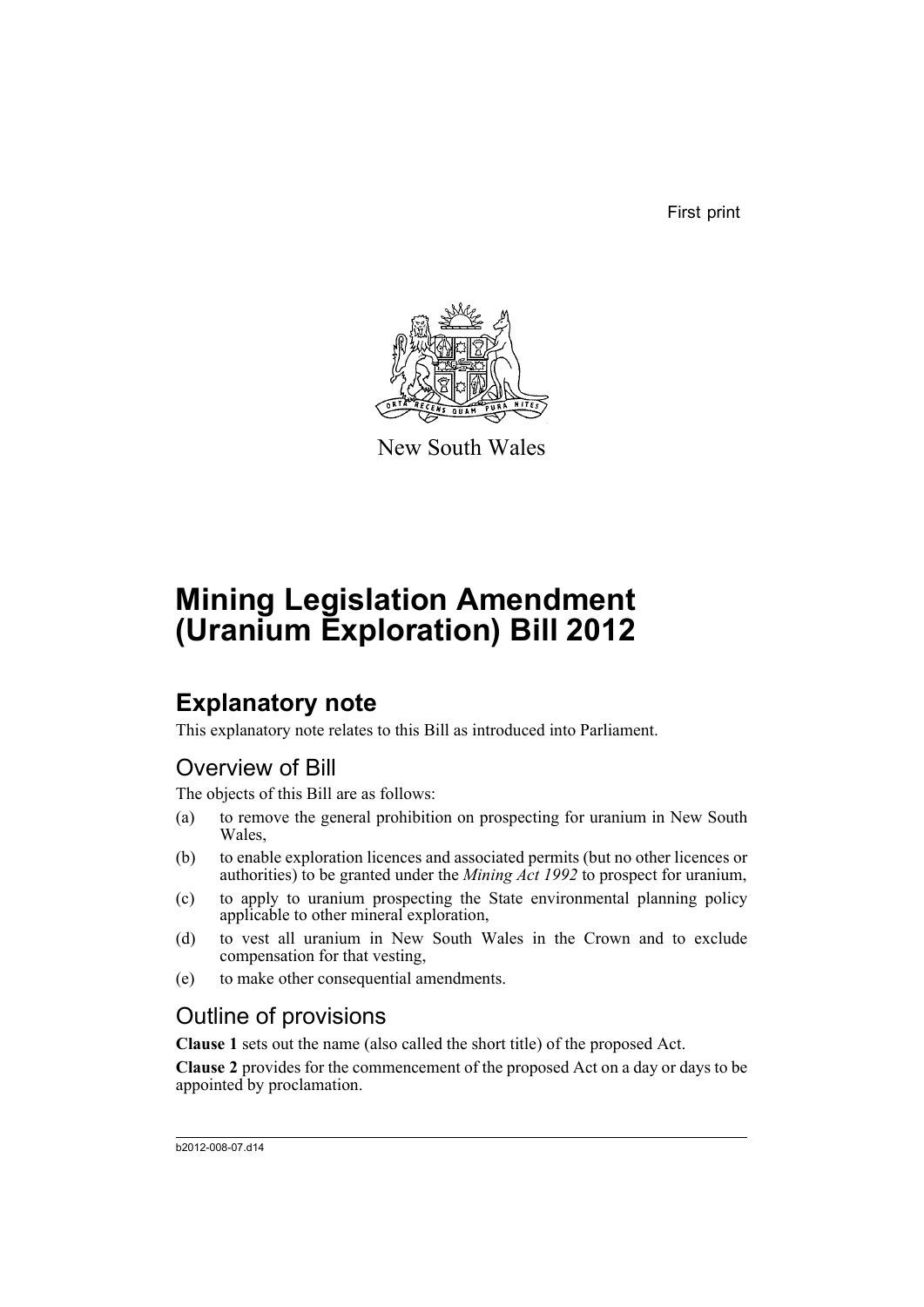Explanatory note

#### **Schedule 1 Amendment of Mining Act 1992 No 29**

**Schedule 1 [1]** prohibits an authorisation from being granted under the *Mining Act 1992* in respect of uranium, other than an exploration licence or an environmental assessment permit relating to an exploration licence. Section 5 of that Act makes it an offence to prospect for minerals without an authorisation.

**Schedule 1 [2]** makes uranium in the State the property of the Crown and deems that to have always been the case. No compensation will be payable for uranium that was at any time vested in a person other than the Crown or for any rights or interests of a person other than the Crown that are affected by the vesting. All Crown grants and leases and every licence or any other kind of tenure relating to Crown lands will also be taken to contain a reservation to the Crown of uranium.

**Schedule 1 [3]** enables regulations containing savings or transitional provisions to be made as a consequence of the proposed Act.

**Schedule 1 [4]** amends the definition of *mineral* to remove the exclusion of uranium as a mineral that may be covered by the *Mining Act 1992*.

**Schedule 1 [5]** inserts a definition of *uranium*, to include uranium minerals and uranium ores.

### **Schedule 2 Amendment of Mining Regulation 2010**

**Schedule 2 [1]** prescribes uranium as a mineral for the purposes of the *Mining Act 1992*. The effect of this is that the Act's requirements for prospectors to hold an authorisation will apply to persons mining or prospecting for uranium. The amendment made by **Schedule 1 [1]** prevents an authorisation other than an exploration licence (or an associated environmental assessment permit) from being issued, with the result that other authorisations including mining leases cannot be issued.

**Schedule 2 [3]** prescribes the group of minerals for uranium for the purposes of the issue of exploration licences. Thorium will also be included in the new group and **Schedule 2 [2]** removes it from its current group.

**Schedule 2 [4]** prescribes the fees for applications for exploration licences for uranium.

**Schedule 2 [5]** provides for thorium to be treated as remaining in its current group of minerals for the purposes of current applications for exploration licences and existing licences and renewals of existing licences.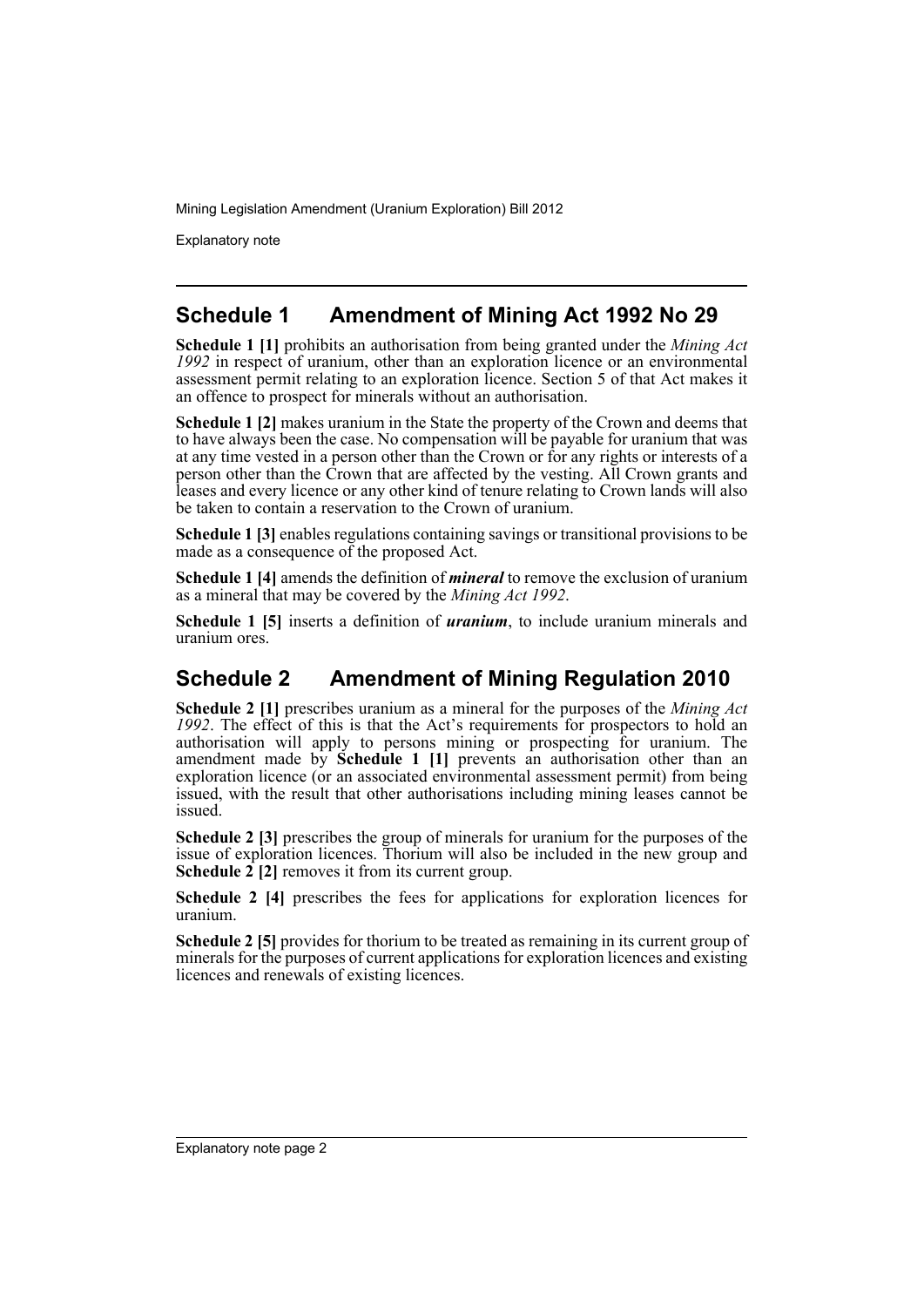Explanatory note

#### **Schedule 3 Amendment of Uranium Mining and Nuclear Facilities (Prohibitions) Act 1986 No 194**

**Schedule 3 [1]** removes a reference to prohibiting prospecting for uranium from the objects of the *Uranium Mining and Nuclear Facilities (Prohibitions) Act 1986*.

**Schedule 3 [2]** omits the definition of *prospect*.

**Schedule 3 [3]** removes the prohibition on prospecting for uranium.

**Schedule 3 [4]** amends a provision that would otherwise render inoperative an authority under the *Mining Act 1992* authorising prospecting for uranium.

#### **Schedule 4 Amendment of Radiation Control Act 1990 No 13**

**Schedule 4** makes it clear that all activities relating to radioactive ores (including prospecting for uranium) that are regulated by the *Mine Health and Safety Act 2004* are exempted from the licensing regime established by the *Radiation Control Act 1990*.

#### **Schedule 5 Amendment of Aboriginal Land Rights Act 1983 No 42**

**Schedule 5 [1]** defines uranium to include uranium minerals and uranium ores by adopting the definition of *uranium* to be inserted into the *Mining Act 1992* by the proposed Act.

**Schedule 5 [2] and [3]** exclude uranium from provisions of the *Aboriginal Land Rights Act 1983* which would otherwise vest the uranium on lands vested in an Aboriginal Land Council in the Council or make certain mining operations subject to the consent of the Council. The exclusions are the same as those that apply in respect of coal and petroleum (which are also vested in the Crown).

#### **Schedule 6 Amendment of State Environmental Planning Policy (Mining, Petroleum Production and Extractive Industries) 2007**

**Schedule 6** amends the Policy so as to cause it to apply to uranium in the same way as it applies to other minerals. The effect of this is that development for the purposes of exploration for uranium will not require development consent under the *Environmental Planning and Assessment Act 1979* but will instead be subject to the environmental assessment processes set out in Part 5 of that Act.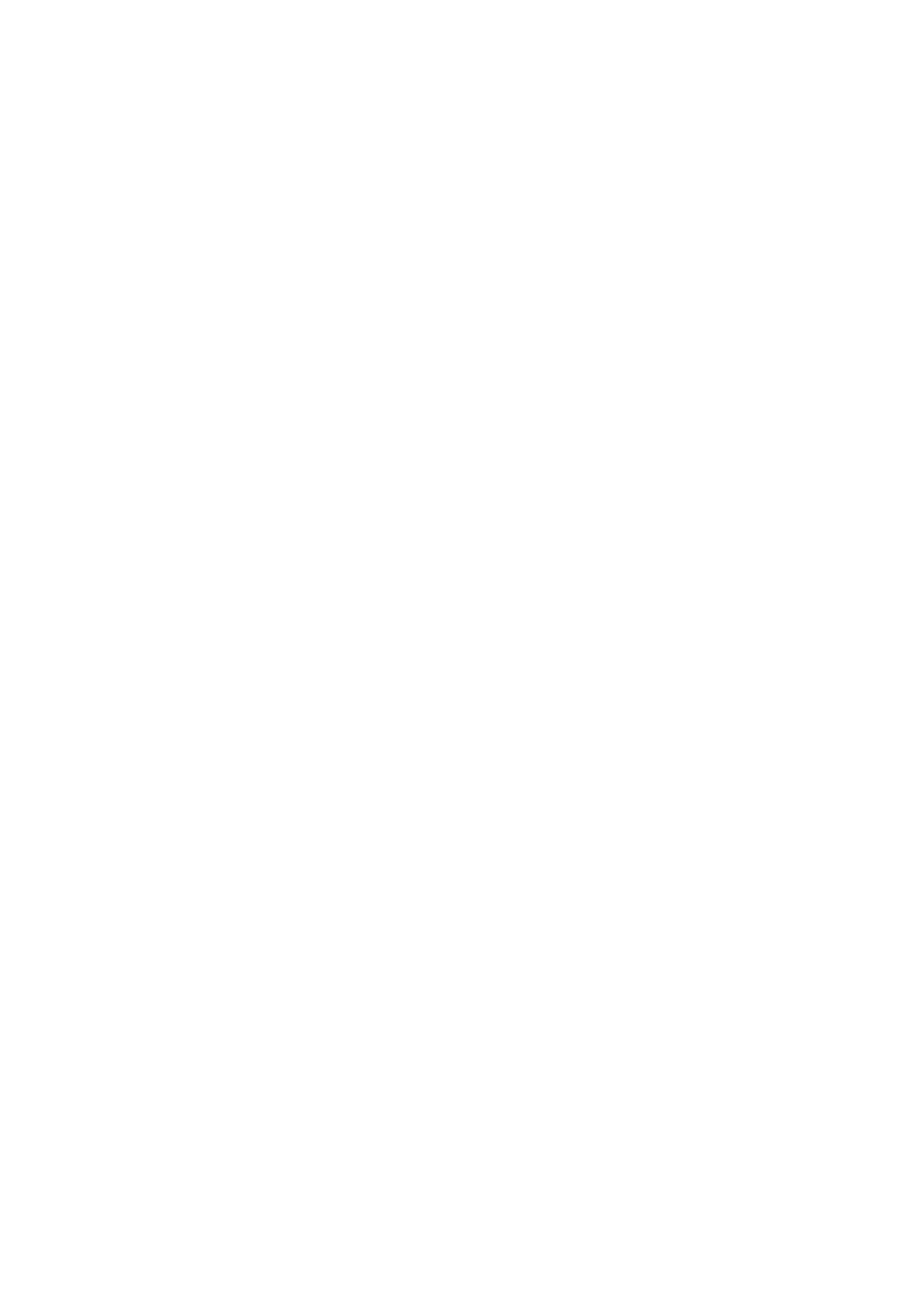First print



New South Wales

# **Mining Legislation Amendment (Uranium Exploration) Bill 2012**

## **Contents**

|            |                                                                                                  | Page |
|------------|--------------------------------------------------------------------------------------------------|------|
|            | Name of Act                                                                                      |      |
| 2          | Commencement                                                                                     | 2    |
| Schedule 1 | Amendment of Mining Act 1992 No 29                                                               | 3    |
| Schedule 2 | Amendment of Mining Regulation 2010                                                              | 5    |
| Schedule 3 | Amendment of Uranium Mining and Nuclear Facilities                                               |      |
|            | (Prohibitions) Act 1986 No 194                                                                   |      |
| Schedule 4 | Amendment of Radiation Control Act 1990 No 13                                                    | 8    |
| Schedule 5 | Amendment of Aboriginal Land Rights Act 1983 No 42                                               | 9    |
| Schedule 6 | Amendment of State Environmental Planning Policy<br>(Mining, Petroleum Production and Extractive |      |
|            | Industries) 2007                                                                                 | 10   |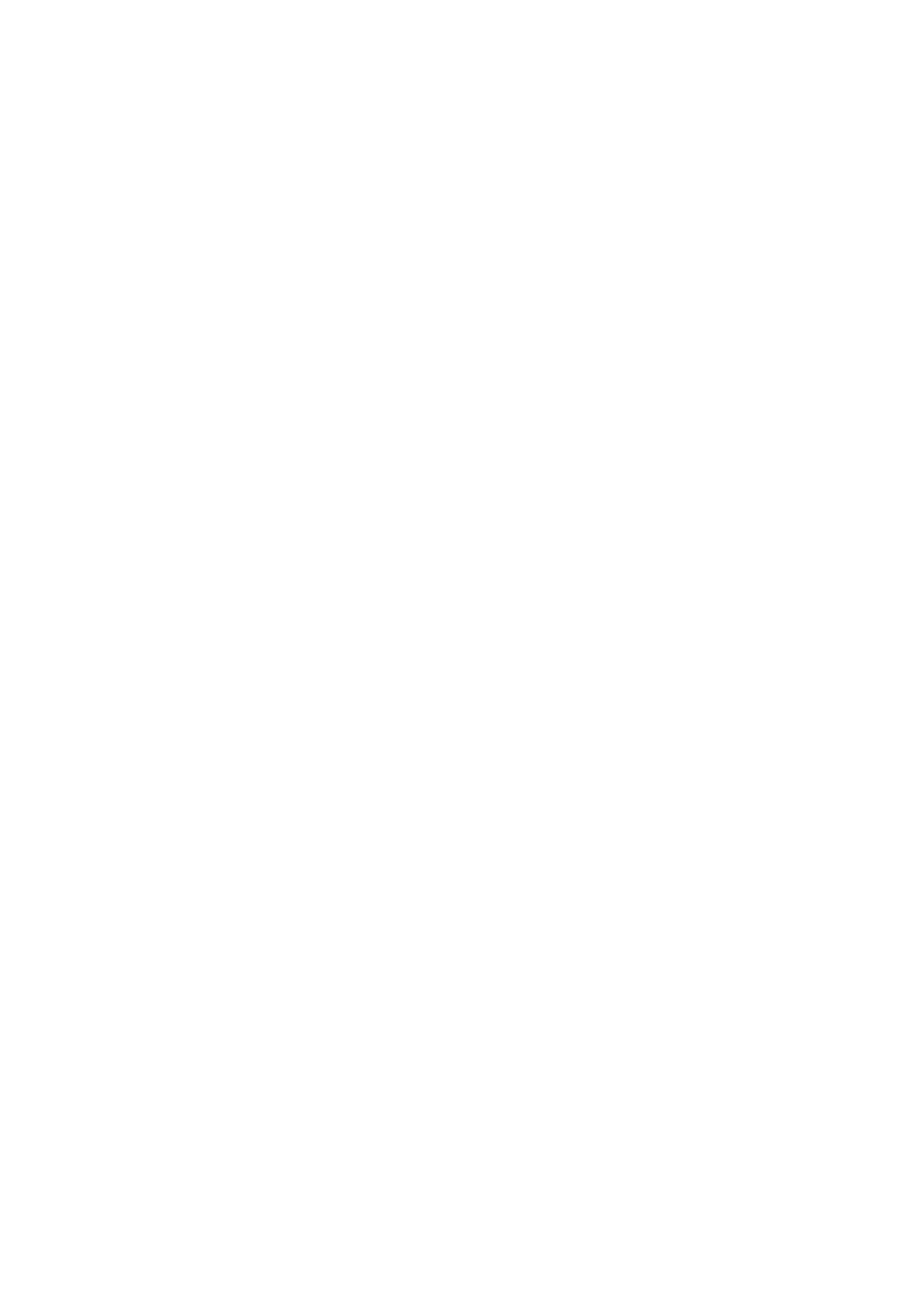

New South Wales

# **Mining Legislation Amendment (Uranium Exploration) Bill 2012**

No , 2012

#### **A Bill for**

An Act to amend the *Mining Act 1992*, the *Uranium Mining and Nuclear Facilities (Prohibitions) Act 1986* and other Acts and instruments with respect to prospecting for uranium and the ownership of uranium; and for other purposes.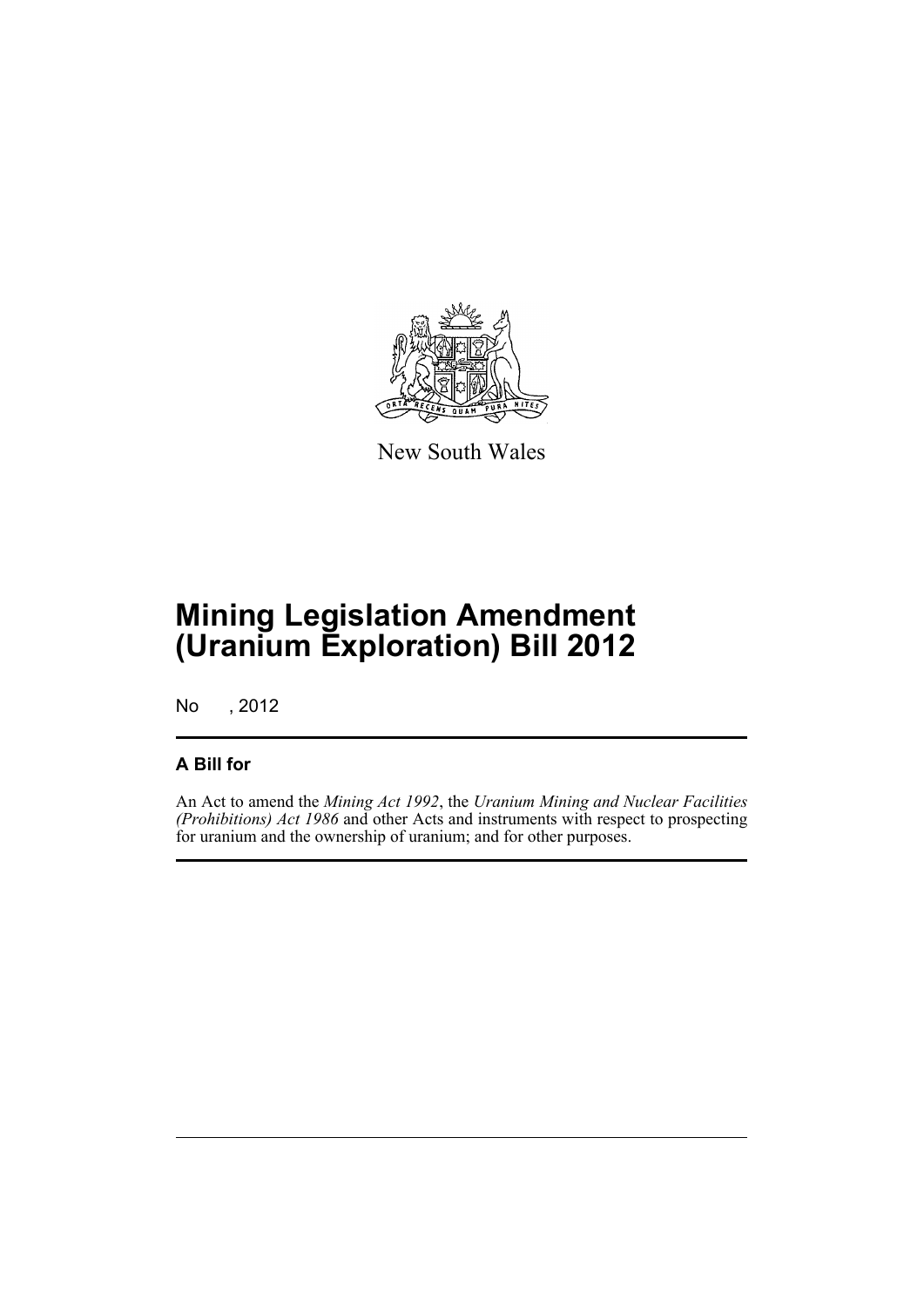<span id="page-7-1"></span><span id="page-7-0"></span>

| The Legislature of New South Wales enacts:                                      | 1             |
|---------------------------------------------------------------------------------|---------------|
| Name of Act                                                                     | $\mathcal{P}$ |
| This Act is the Mining Legislation Amendment (Uranium Exploration)<br>Act 2012. | 3<br>4        |
| <b>Commencement</b>                                                             | -5            |
| This Act commences on a day or days to be appointed by proclamation.            | 6             |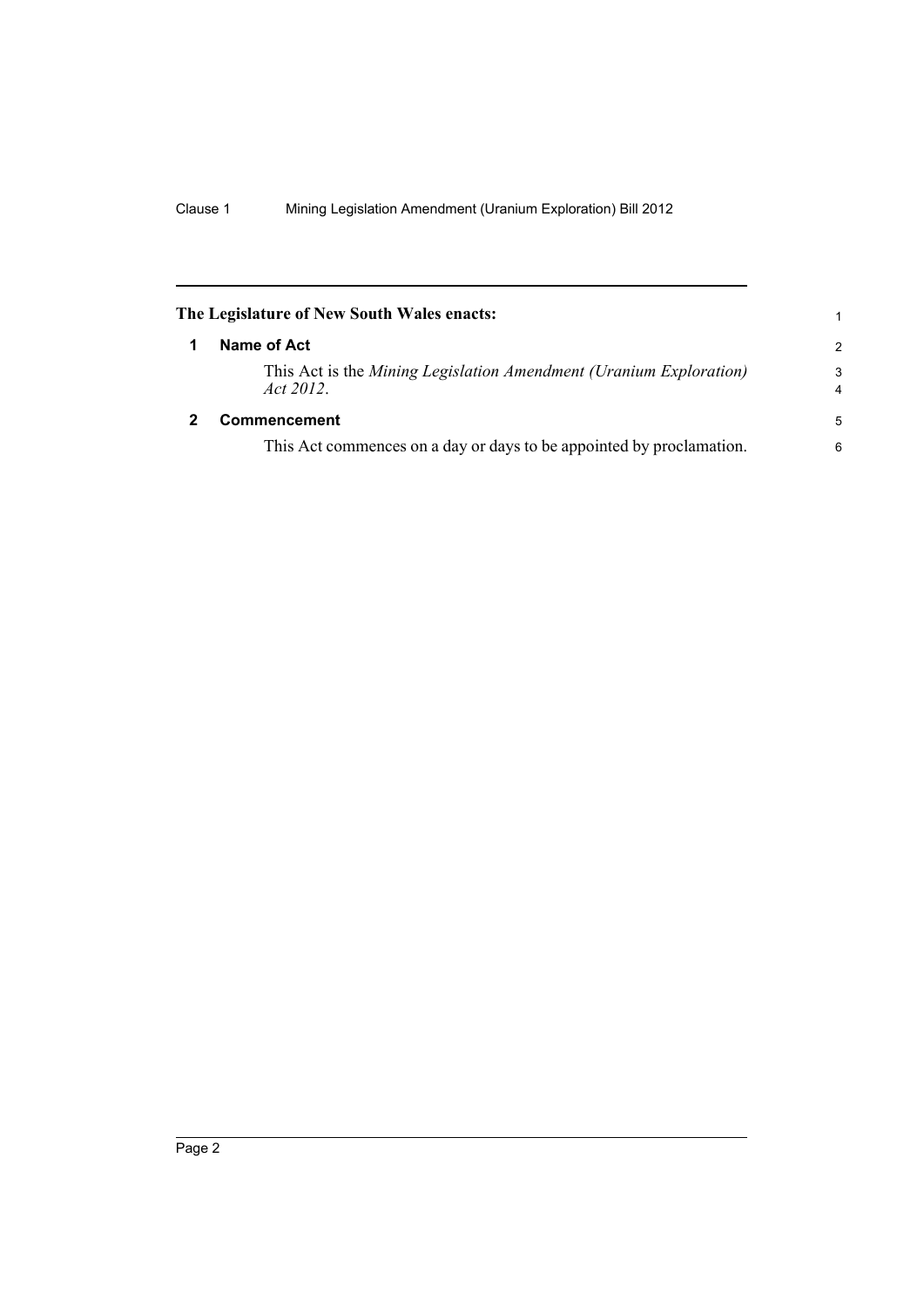Amendment of Mining Act 1992 No 29 Schedule 1

<span id="page-8-0"></span>

|     | <b>Schedule 1</b>                                                            |                      | Amendment of Mining Act 1992 No 29                                                                                                                                                                                                                                                                                                                                                         | $\mathbf{1}$                     |
|-----|------------------------------------------------------------------------------|----------------------|--------------------------------------------------------------------------------------------------------------------------------------------------------------------------------------------------------------------------------------------------------------------------------------------------------------------------------------------------------------------------------------------|----------------------------------|
| [1] | <b>Section 10A</b>                                                           |                      |                                                                                                                                                                                                                                                                                                                                                                                            | $\overline{2}$                   |
|     |                                                                              |                      | Insert after section 10:                                                                                                                                                                                                                                                                                                                                                                   | 3                                |
|     | <b>10A</b><br>Restriction on grant of authorisations with respect to uranium |                      |                                                                                                                                                                                                                                                                                                                                                                                            | 4                                |
|     |                                                                              |                      | An authorisation (other than an exploration licence or an<br>environmental assessment permit relating to an exploration<br>licence) may not be granted in respect of uranium.                                                                                                                                                                                                              | 5<br>6<br>$\overline{7}$         |
| [2] |                                                                              | <b>Section 379AA</b> |                                                                                                                                                                                                                                                                                                                                                                                            | 8                                |
|     |                                                                              |                      | Insert after section 379:                                                                                                                                                                                                                                                                                                                                                                  | 9                                |
|     | 379AA                                                                        |                      | Uranium the property of the Crown                                                                                                                                                                                                                                                                                                                                                          | 10                               |
|     |                                                                              | (1)                  | All uranium existing in a natural state on or below the surface of<br>any land in the State is the property of the Crown, and is taken to<br>have been so always.                                                                                                                                                                                                                          | 11<br>12<br>13                   |
|     |                                                                              | (2)                  | All Crown grants and leases and every licence and other<br>instrument of title or tenure under any Act relating to lands of the<br>Crown, whether granted before or after the commencement of<br>this section, are taken to contain a reservation to the Crown of all<br>uranium existing in a natural state on or below the surface of the<br>land comprised in the instrument concerned. | 14<br>15<br>16<br>17<br>18<br>19 |
|     |                                                                              | (3)                  | No compensation is payable by the Crown for:                                                                                                                                                                                                                                                                                                                                               | 20                               |
|     |                                                                              |                      | any uranium that was at any time vested in any person<br>(a)<br>other than the Crown, or                                                                                                                                                                                                                                                                                                   | 21<br>22                         |
|     |                                                                              |                      | any rights or interests in any uranium of any person other<br>(b)<br>than the Crown that are affected by the operation of this<br>section.                                                                                                                                                                                                                                                 | 23<br>24<br>25                   |
|     |                                                                              | (4)                  | The provisions of this section have effect despite anything<br>contained in section 42 of the <i>Real Property Act 1900</i> .                                                                                                                                                                                                                                                              | 26<br>27                         |
|     |                                                                              | (5)                  | In this section:<br><i>compensation</i> includes damages or any other form of monetary<br>compensation.                                                                                                                                                                                                                                                                                    | 28<br>29<br>30                   |
| [3] |                                                                              |                      | Schedule 6 Savings, transitional and other provisions                                                                                                                                                                                                                                                                                                                                      | 31                               |
|     |                                                                              |                      | Insert at the end of clause $1(1)$ :                                                                                                                                                                                                                                                                                                                                                       | 32                               |
|     |                                                                              |                      | Mining Legislation Amendment (Uranium Exploration) Act 2012                                                                                                                                                                                                                                                                                                                                | 33                               |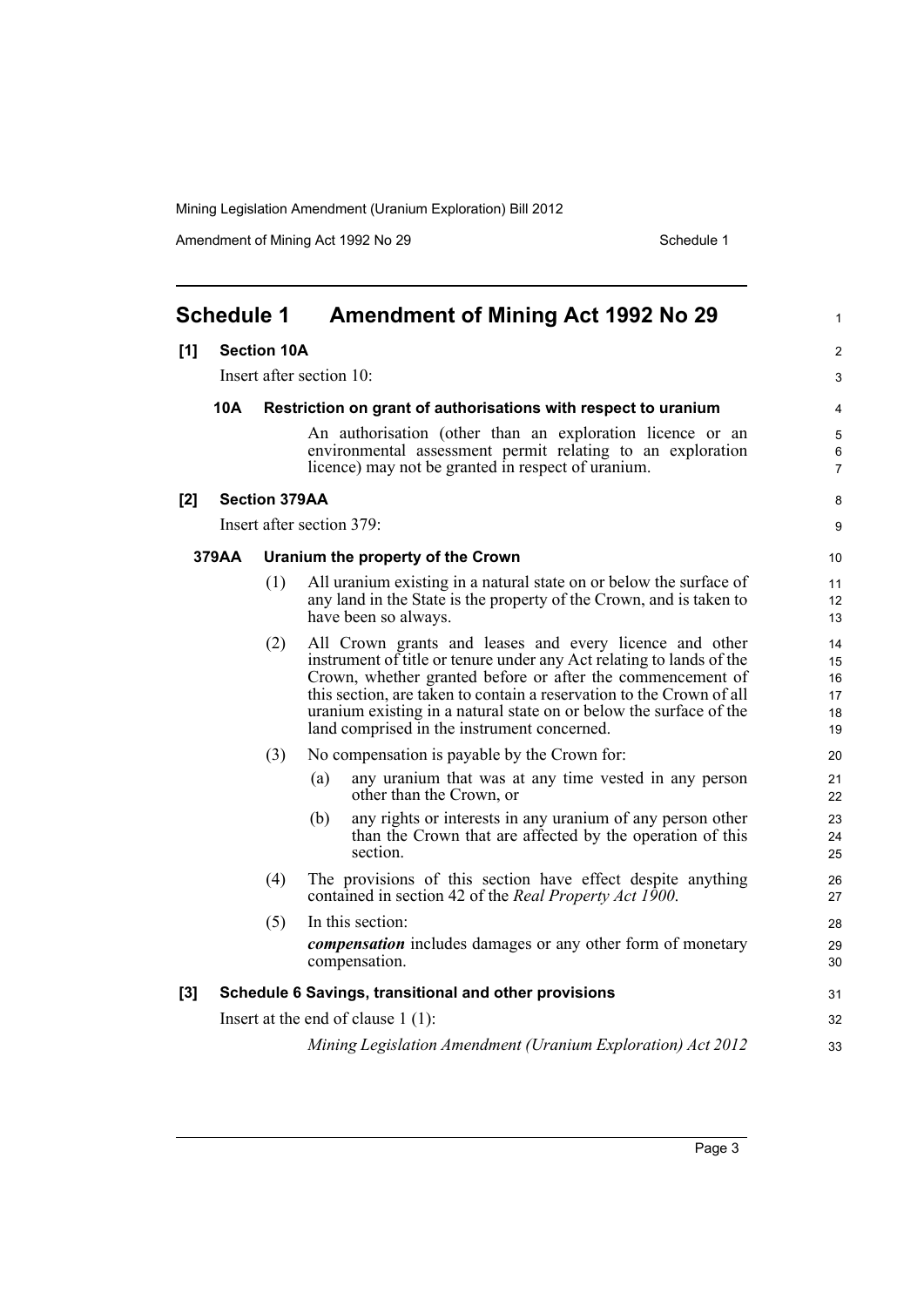Schedule 1 Amendment of Mining Act 1992 No 29

| [4] | <b>Dictionary</b>                                          |                |
|-----|------------------------------------------------------------|----------------|
|     | Omit "uranium or" from the definition of <i>mineral</i> .  | $\mathcal{P}$  |
| [5] | <b>Dictionary</b>                                          | 3              |
|     | Insert in alphabetical order:                              | $\overline{a}$ |
|     | <i>uranium</i> includes uranium minerals and uranium ores. | 5              |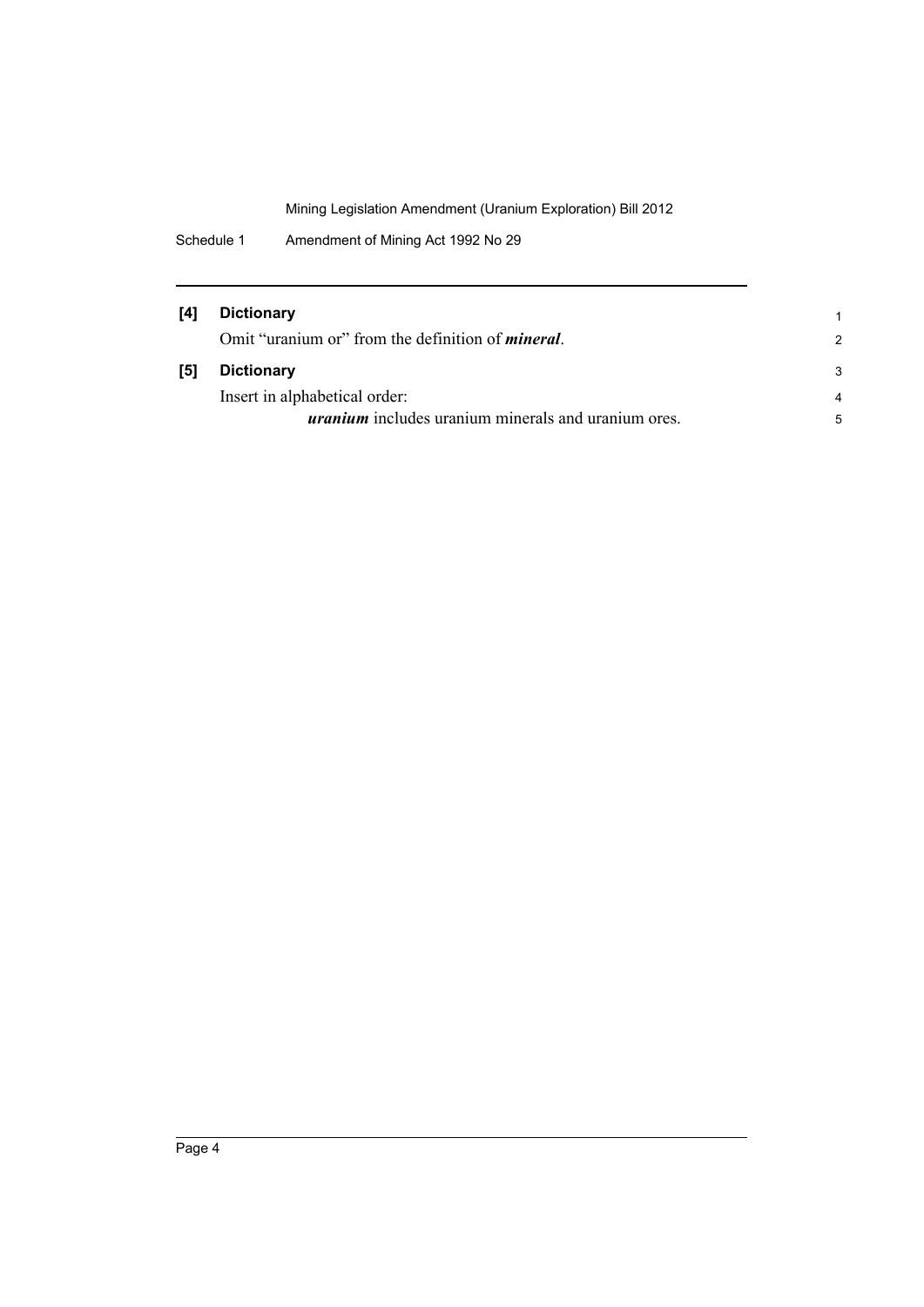Amendment of Mining Regulation 2010 Schedule 2

<span id="page-10-0"></span>

|     | <b>Schedule 2</b>             |  | <b>Amendment of Mining Regulation 2010</b>                                                                         | 1        |
|-----|-------------------------------|--|--------------------------------------------------------------------------------------------------------------------|----------|
| [1] | <b>Schedule 1 Minerals</b>    |  |                                                                                                                    | 2        |
|     | Insert in alphabetical order: |  |                                                                                                                    | 3        |
|     |                               |  | uranium                                                                                                            | 4        |
| [2] |                               |  | <b>Schedule 2 Groups of minerals</b>                                                                               | 5        |
|     |                               |  | Omit "thorium" from Group 1.                                                                                       | 6        |
| [3] |                               |  | Schedule 2, Group 11                                                                                               | 7        |
|     |                               |  | Insert after Group 10:                                                                                             | 8        |
|     |                               |  | Group 11 (Uranium)                                                                                                 | 9        |
|     | thorium                       |  |                                                                                                                    | 10       |
|     | uranium                       |  |                                                                                                                    | 11       |
| [4] |                               |  | <b>Schedule 10 Fees</b>                                                                                            | 12       |
|     |                               |  | Omit "Groups 1–8 and 10 minerals" wherever occurring.                                                              | 13       |
|     |                               |  | Insert instead "Groups 1–8, 10 and 11 minerals".                                                                   | 14       |
| [5] |                               |  | <b>Schedule 12 Savings and transitional provisions</b>                                                             | 15       |
|     |                               |  | Insert after Part 2:                                                                                               | 16       |
|     | Part 3                        |  | Provisions consequent on enactment of                                                                              | 17       |
|     |                               |  | <b>Mining Legislation Amendment (Uranium</b>                                                                       | 18       |
|     |                               |  | <b>Exploration) Act 2012</b>                                                                                       | 19       |
|     | 10                            |  | <b>Definition</b>                                                                                                  | 20       |
|     |                               |  | In this Part:                                                                                                      | 21       |
|     |                               |  | amending Act means the Mining Legislation Amendment<br>(Uranium Exploration) Act 2012.                             | 22<br>23 |
|     | 11                            |  | <b>Changes to mineral groups</b>                                                                                   | 24       |
|     |                               |  | Despite the amendment made by Schedule 2 [2] to the amending                                                       | 25       |
|     |                               |  | Act, thorium is taken to continue to be a Group 1 mineral for the<br>following purposes:                           | 26<br>27 |
|     |                               |  | the determination of an application for, and the granting of,<br>(a)                                               | 28       |
|     |                               |  | an exploration licence or a renewal of an exploration<br>licence, if the application was made (but not determined) | 29<br>30 |
|     |                               |  | before the commencement of that amendment,                                                                         | 31       |
|     |                               |  |                                                                                                                    |          |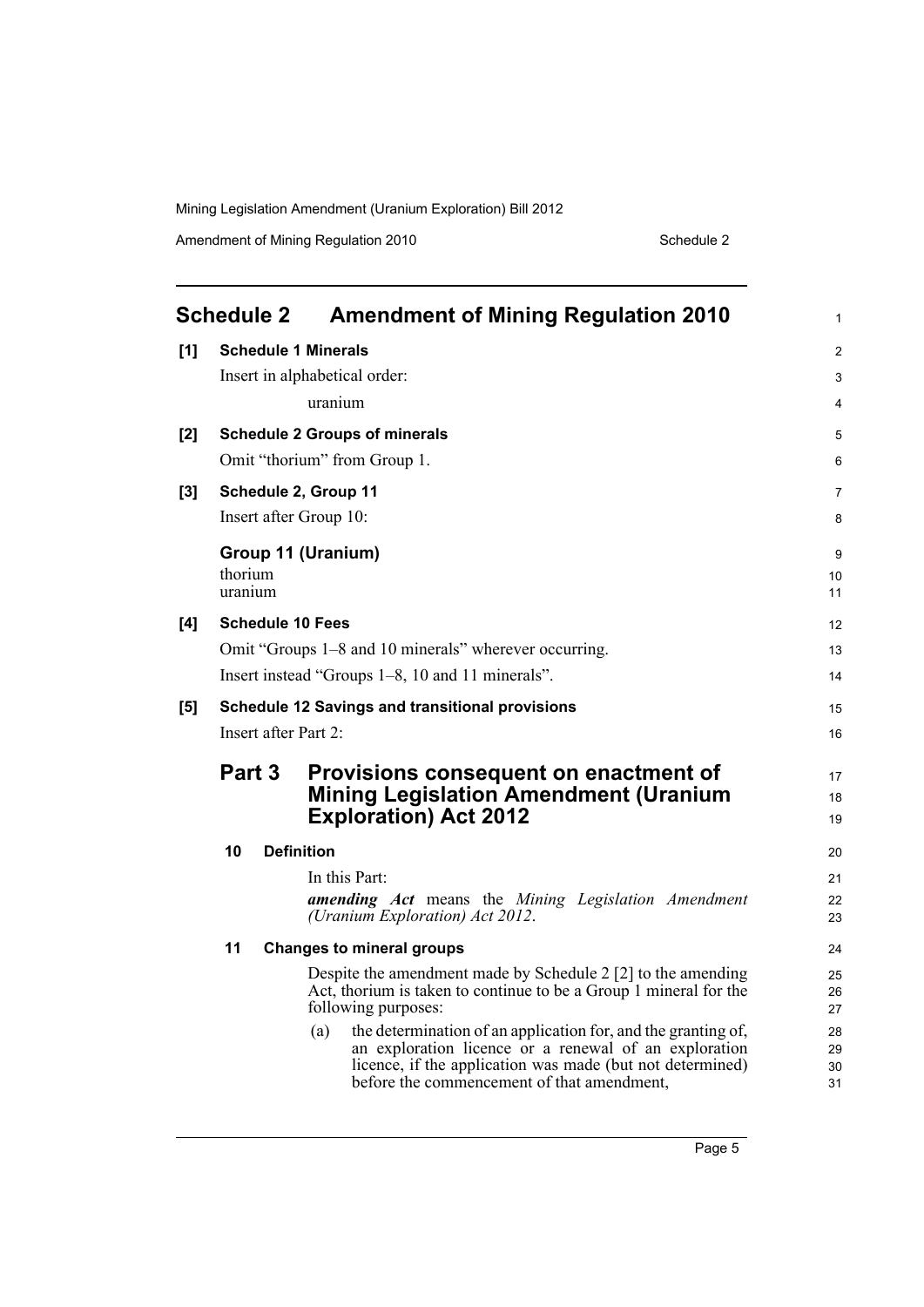Schedule 2 Amendment of Mining Regulation 2010

(b) the operation of an exploration licence in respect of Group 1 minerals, and an application for the renewal of, and the renewal of, any such licence, if the original licence was granted before that commencement or granted as referred to in paragraph (a).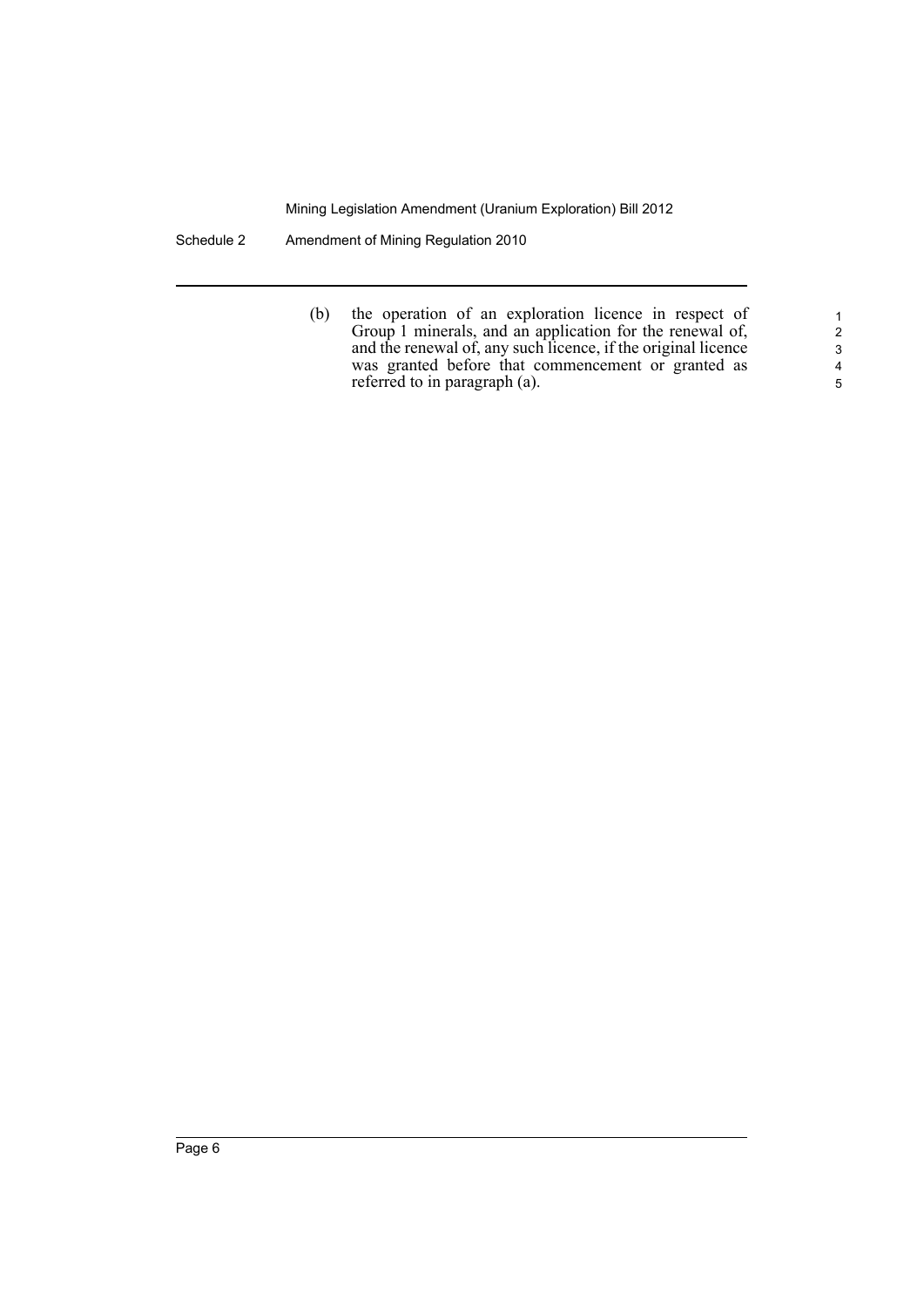Amendment of Uranium Mining and Nuclear Facilities (Prohibitions) Act 1986 No 194 Schedule 3

#### <span id="page-12-0"></span>**Schedule 3 Amendment of Uranium Mining and Nuclear Facilities (Prohibitions) Act 1986 No 194**

| [1] | <b>Section 3 Objects of Act</b>                                          | 4  |
|-----|--------------------------------------------------------------------------|----|
|     | Omit "prospecting or" from section 3 (a).                                | 5  |
| [2] | <b>Section 4 Definitions</b>                                             | 6  |
|     | Omit the definition of <i>prospect</i> .                                 | 7  |
| [3] | Section 7 Mining for uranium prohibited                                  |    |
|     | Omit "prospect or" from section 7 (1).                                   | 9  |
| [4] | Section 7 (2)                                                            | 10 |
|     | Omit the subsection. Insert instead:                                     | 11 |
|     | An authority, mineral claim or opal prospecting licence under the<br>(2) | 12 |
|     | Mining Act 1992 (whether granted before or after the                     | 13 |
|     | commencement of this subsection) does not authorise the holder           | 14 |
|     | of the authority, claim or licence to mine for uranium in                | 15 |
|     | contravention of this section.                                           | 16 |

1 2 3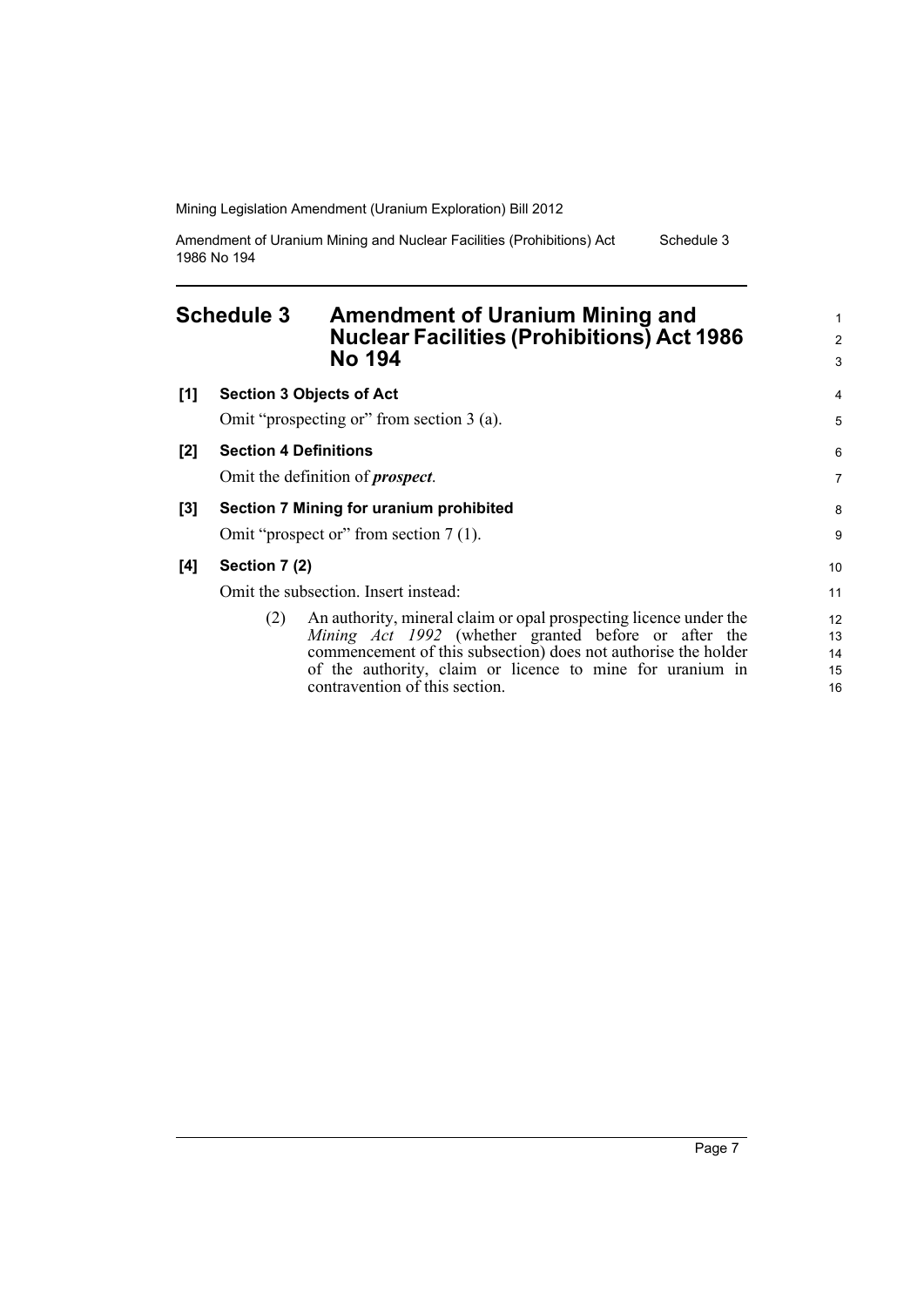#### <span id="page-13-0"></span>**Schedule 4 Amendment of Radiation Control Act 1990 No 13**

| <b>Section 5</b> |  |
|------------------|--|
|                  |  |

Omit the section. Insert instead:

**5 Application of Act to radioactive ore being prospected for or mined or treated**

> This Act does not apply to a radioactive ore while it is the subject of an activity carried out at a place of work to which the *Mine Health and Safety Act 2004* applies.

1 2

3 4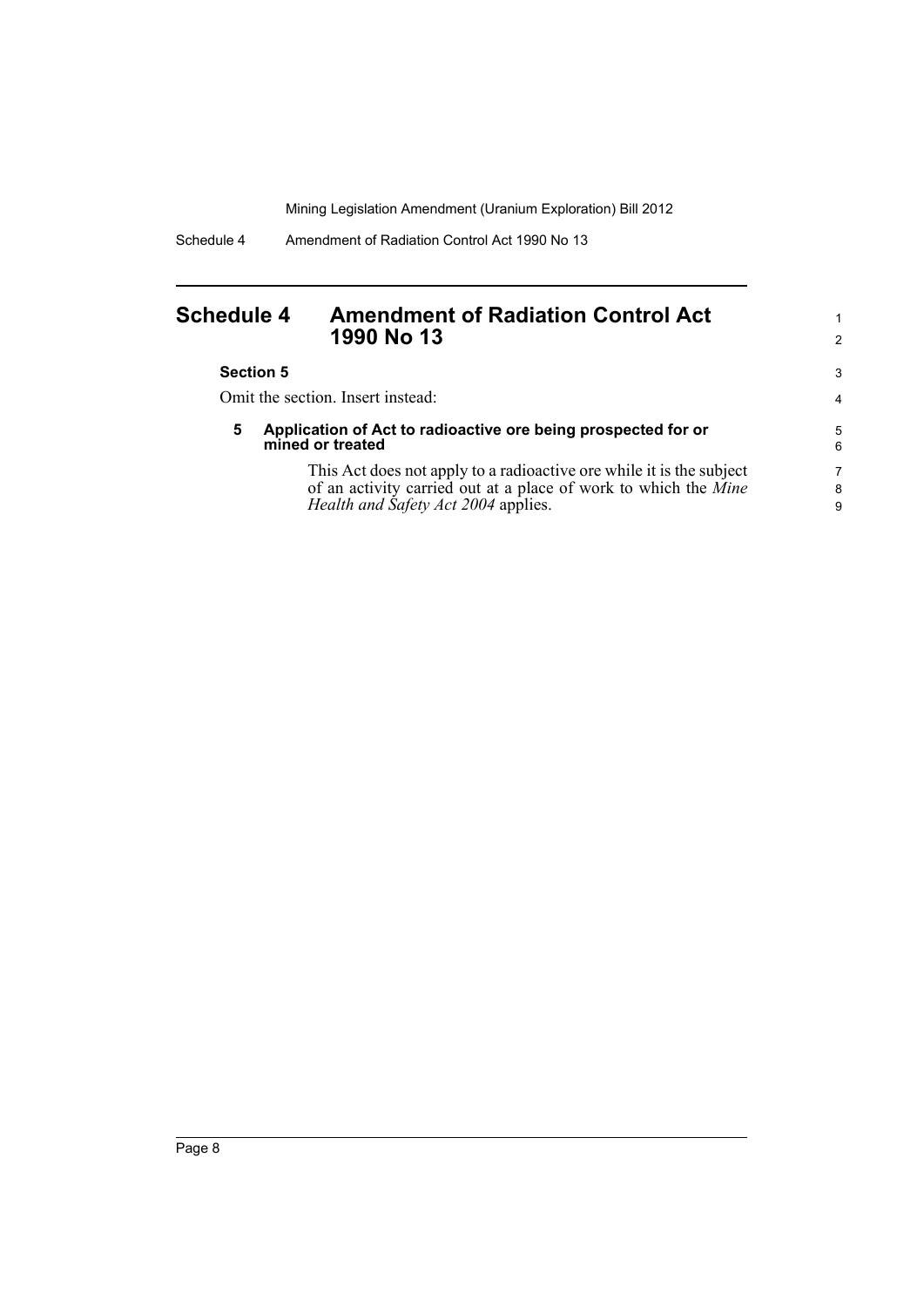Amendment of Aboriginal Land Rights Act 1983 No 42 Schedule 5

<span id="page-14-0"></span>

| <b>Schedule 5</b> |                                    | <b>Amendment of Aboriginal Land Rights</b><br>Act 1983 No 42                          |                     |
|-------------------|------------------------------------|---------------------------------------------------------------------------------------|---------------------|
| [1]               |                                    | Section 45 Mineral rights and mining on Aboriginal land                               | 3                   |
|                   | Insert after section 45 $(1)$ (a): |                                                                                       | 4                   |
|                   |                                    | <b>uranium</b> has the same meaning as it has in the <i>Mining Act</i><br>(b)<br>1992 | 5<br>$6\phantom{a}$ |
| [2]               | <b>Section 45 (11)</b>             |                                                                                       | 7                   |
|                   |                                    | Omit "the Crown's ownership of coal and petroleum".                                   | 8                   |
|                   |                                    | Insert instead "the Crown's ownership of coal, petroleum and uranium".                | 9                   |
| [3]               | Section 45 (12) (a)                |                                                                                       | 10                  |
|                   |                                    | Omit "coal or petroleum". Insert instead "coal, petroleum or uranium".                | 11                  |